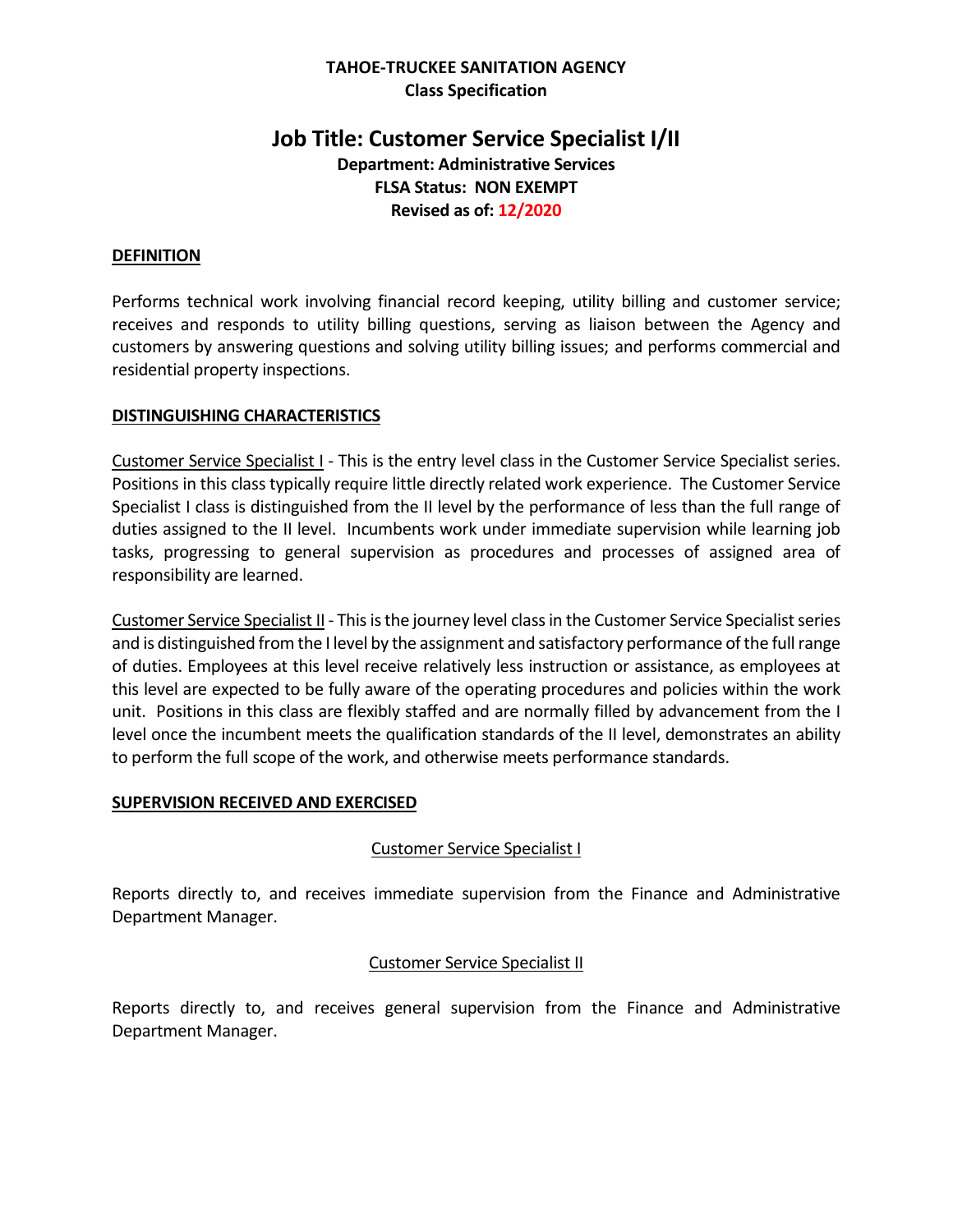**EXAMPLES OF DUTIES**: *the duties specified below are representative of the range of duties assigned to this class and are not intended to be an inclusive list.* 

- Maintains customer account information using the Agency's utility billing system. Sets up and maintains a variety of customer, account and category files; ensures accurate input of data into utility billing system.
- Performs daily operations and activities of Customer Service; recommends improvements and modifications; prepares various reports on operations and activities.
- Processes annual County tax collection, lien and bankruptcy claim processes between the three Counties within the five member districts.
- Performs first-line customer service duties including answers phones, assists the general public in person with inquiries, on the phone, via mail or by email.
- Receives and responds to customer inquiries and questions regarding bills; processes payments; researches and resolves payment discrepancies and customer complaints.
- Reviews and audits customer accounts; analyzes and researches discrepancies in financial documents and transactions.
- Performs plan checks for residential and commercial structures and calculates appropriate fees; issues permits in Agency permit portal.
- Prepares a variety of letters, correspondence and transmittals.
- Oversees, monitors and assists with geographical information system (GIS) parcel information updates.
- Calculates and prorates or adjusts utility bills for partial periods; posts received cash to account records.
- Conducts off-site inspections for utility billing purposes.
- Processes and updates records related to property transfers and splits.
- Maintains a variety of records and reports related to assigned duties.
- Interacts with public agencies and title companies to identify new customer accounts.
- Represents the Agency with dignity, integrity, and the spirit of cooperation in all relations with staff and the public.
- Builds and maintains positive working relationships with co-workers, other Agency employees and the public using principles of good customer service.
- Performs related duties as assigned.

# **QUALIFICATIONS**

# Customer Service Specialist I

# **Knowledge of:**

- Principles and practices of customer service including the processing of utility billing.
- Procedures, policies, and rules affecting the development, maintenance and control of utility billing and record keeping.
- Principles of accounting as it relates to accounts receivable.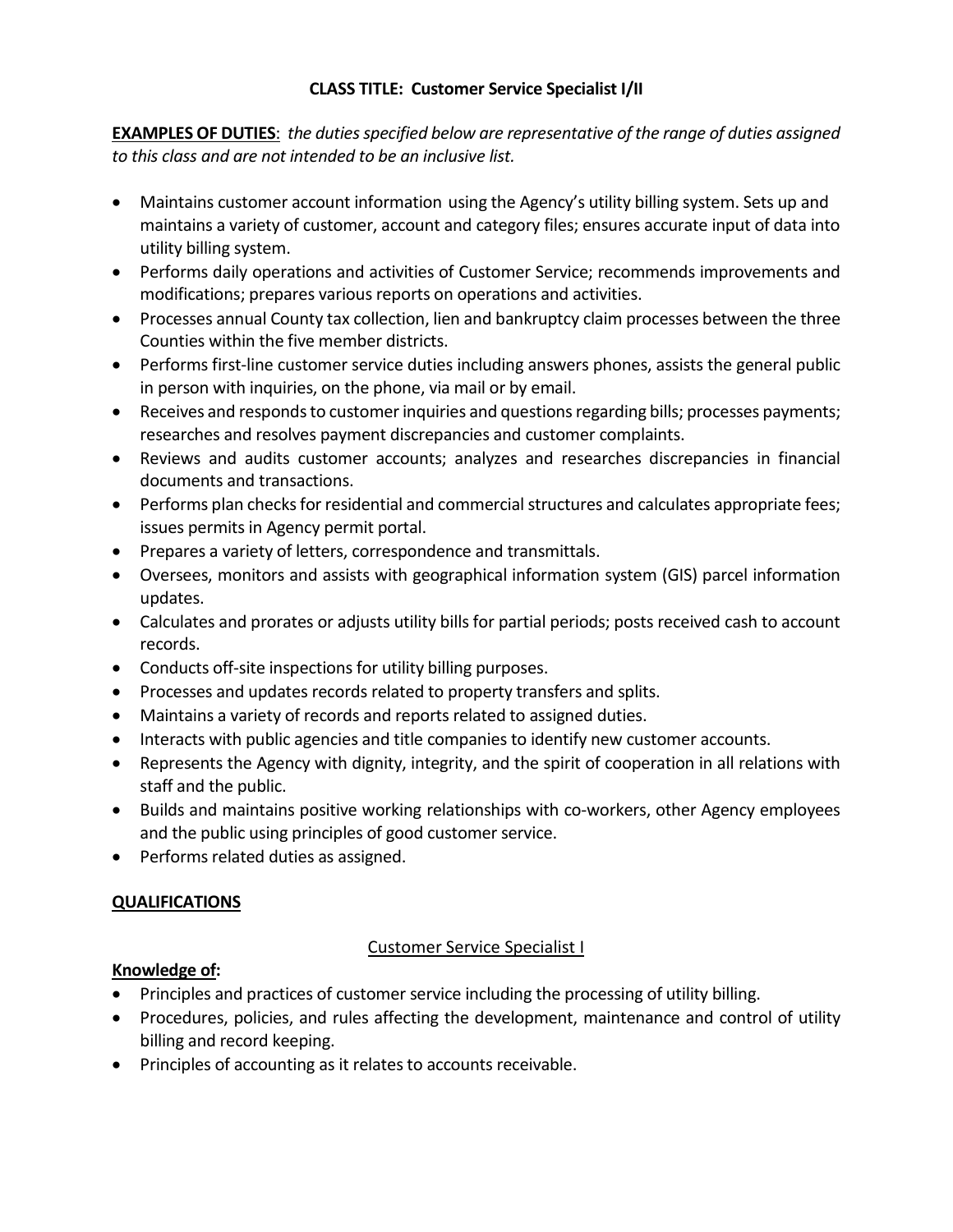- Practices of financial and statistical recordkeeping including automated accounting and bookkeeping systems.
- Pertinent local, State and Federal laws, ordinances and rules.
- Mathematical calculations related to financial record keeping.
- Modern office practices, methods, and computer equipment including relevant software programs.
- Operation of office equipment including personal computers, fax machines, copiers, printers, telephones, voicemail and e-mail systems, etc.
- Oral and written communication skills; business English including vocabulary, spelling, and correct grammatical usage and punctuation.
- Safe work practices.
- Principles and practices of customer service.

# **Ability to:**

- On an ongoing basis, know and understand all requirements and essential aspects of the job including laws, regulations, rules, and codes related to area of assignment; intermittently access, review, analyze and adjust technical documents, work orders, reports and other files and records; train others; observe performance, review and evaluate the work of others; problem solve issues related to area of assignment; remember various processes and requirements; identify, interpret and communicate technical and numerical information and instructions.
- Interpret and explain pertinent Agency and department policies and procedures.
- Learn to perform difficult and responsible technical work involving financial and related statistical record keeping.
- Learn to know, understand and perform job-related operations; learn requirements and essential aspects of the job; learn to observe and report problems; learn to review, analyze and interpret documents and information, remember instructions; and communicate information to others.
- Learn to prepare, process, review, and check submitted accounting and financial documents, records, and forms for accuracy, completeness and conformance to applicable policies, rules, and regulations.
- Learn to research and compile technical and financial information.
- Operate a personal computer for data entry, inquiry, and report generation.
- Make accurate mathematical calculations.
- Make appropriate decisions regarding billing adjustments.
- Respond to and assist in the more routine inquiries related to financial accounting records and processes.
- Understand and carry out oral and written instructions, and prioritize workload to meet deadlines.
- Read, write and comprehend the English language at a level necessary for effective job performance exercising correct English usage, vocabulary, spelling, grammar and punctuation.
- Communicate effectively, tactfully and positively in both oral and written form.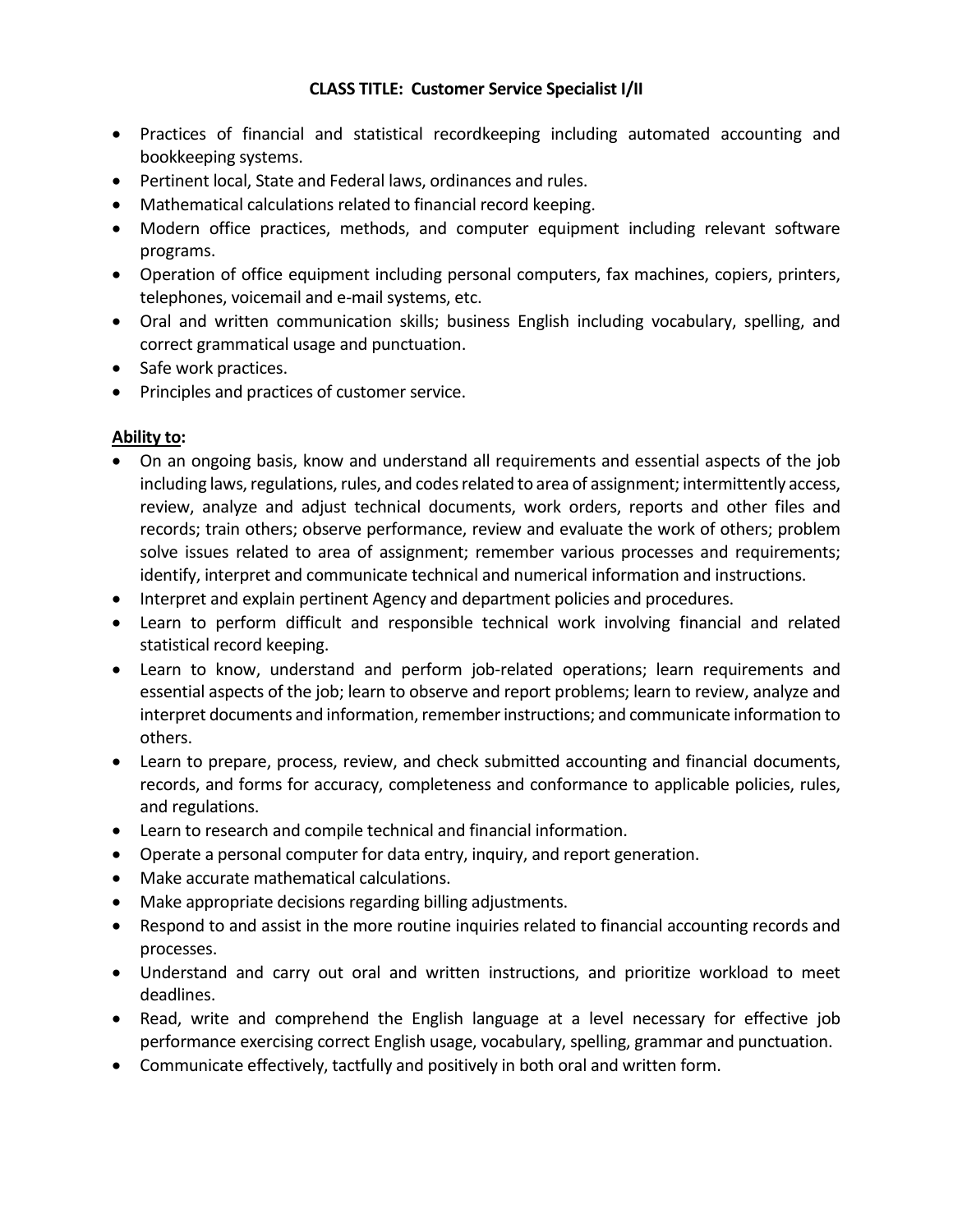- Operate and use modern office equipment and technology, including computers and applicable software.
- Maintain regular attendance and adhere to prescribed work schedule to conduct job responsibilities.
- Utilize appropriate safety procedures and practices for assigned duties.
- Establish and maintain effective working relationships with those contacted in the course of work.
- Contribute effectively to the accomplishment of Agency goals, objectives and activities.

# **Experience and Education:**

Any combination of experience and training that would provide the required knowledge and abilities is qualifying. A typical way to obtain the required knowledge and abilities would be:

# **Experience:**

Two years of customer service experience that includes the determination and processing of billing information experience is desirable.

# **Education:**

Equivalent to completion of twelfth grade required with additional college courses in accounting, business, finance or a related field desirable.

# **SPECIAL QUALIFICATIONS**

# **License and Certificate:**

Possession of a valid California or Nevada Class C Driver License is required.

# Customer Service Specialist II

In addition to the above-listed qualifications for Customer Service Specialist I:

# **Knowledge of:**

- Practices, methods, and terminology used in financial and statistical record keeping.
- Principles and practices of routine analytical research.
- Pertinent local, State and Federal laws, ordinances, rules and regulations.

# **Ability to:**

- Independently perform difficult and responsible technical work involving financial and related statistical record keeping.
- On an ongoing basis, know, understand and explain operations; know all requirements and essential aspects of the job; intermittently observe and analyze and recommend solutions to problems; review, analyze and interpret documents and information, remember instructions; and communicate tasks or projects to others.